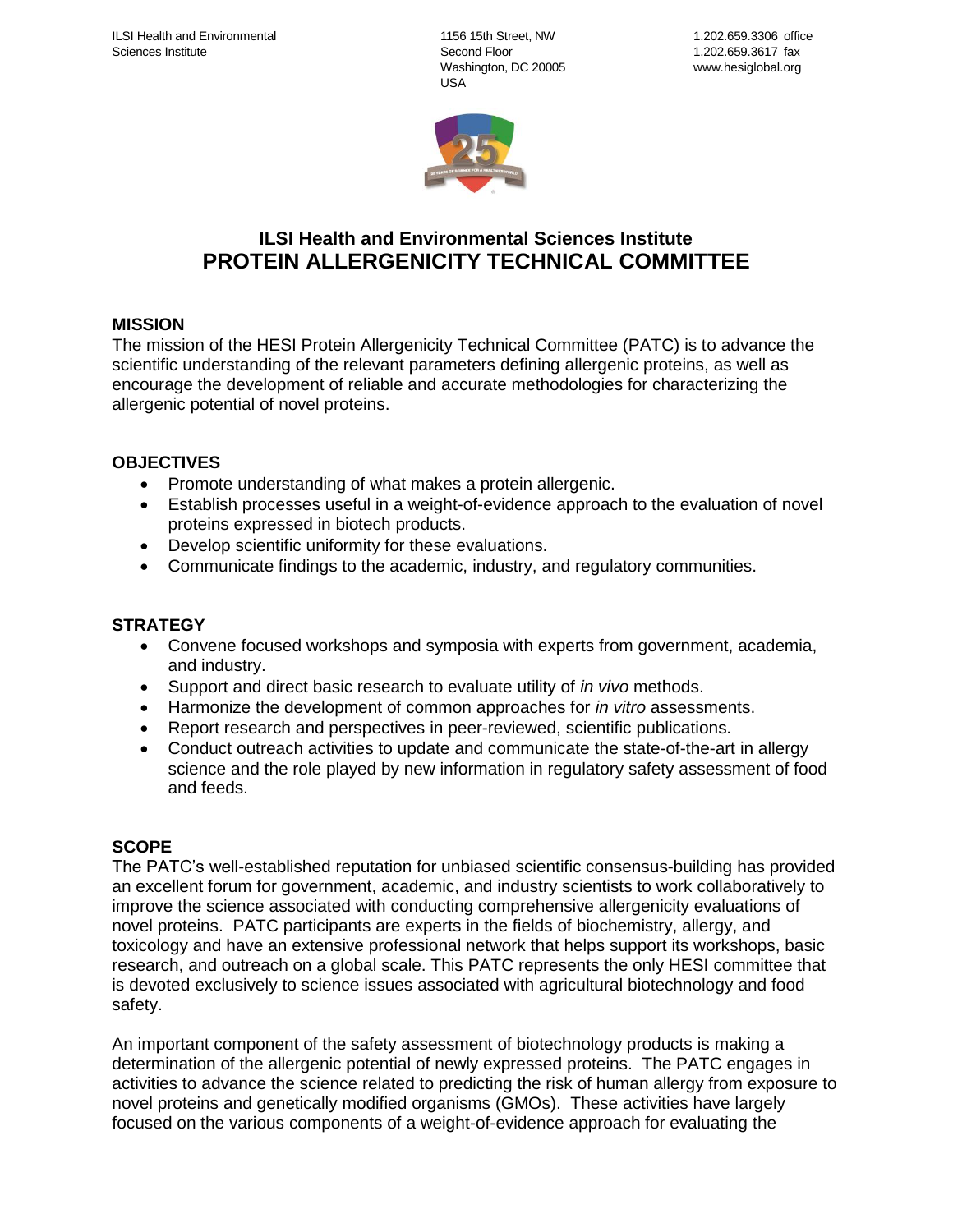allergenicity of novel proteins, as described in the FAO/WHO Codex Alimentarius 2003 and 2009 guidelines for Novel Food and Feed Safety.

Research and workshop activities are focused on areas where scientific understanding of protein allergenicity assessment has been or remains ambiguous or unavailable. Projects, education, and outreach are accomplished through international workshops, symposia and roundtable discussions with recognized experts. These activities result in publications in the scientific, peer-reviewed literature. The goal is to better understand the basic science and/or technological needs for developing improved allergen assessment methodologies, and to register safe products through global regulatory product development and safety review processes. To collaboratively assess the current state of the science, identify gaps, and assist in the development of a plan to improve allergenicity assessments, the PATC engages experts from the public sector on the committee and maintains ongoing partnerships with international experts.

Since its formation in 1997, the PATC has addressed the following specific areas:

- Biochemical parameters associated with allergenic proteins
- Sequence homology / bioinformatics evaluations
- Animal models for predicting human food allergy
- Sera bank development
- Detection methods to support endogenous allergen assessments
- Development of a common *in vitro* digestive stability (SGF) protocol
- Impact of food processing on allergenicity
- Sensitizing properties of proteins

### **PARTICIPATION**

| <b>Co-Chair:</b> | Dr. Gregory Ladics (DuPont Pioneer)                                     |
|------------------|-------------------------------------------------------------------------|
| Co-Chair:        | Dr. Scott McClain (Syngenta USA)                                        |
| Co-Chair:        | Prof. Ronald van Ree (Academic Medical Center, University of Amsterdam) |
| Staff:           | Nancy G. Doerrer, MS (HESI)                                             |
|                  | Brianna A. Farr (HESI)                                                  |

### **Public Sector:**

- Academic Medical Center, University of Amsterdam, The Netherlands
- Copenhagen University Hospital at Gentofte, Denmark
- Guangzhou Medical University, China
- US Environmental Protection Agency
- US Food and Drug Administration

### **Private Sector:**

- BASF Plant Science
- Bayer SAS / Bayer CropScience
- DuPont Pioneer
- Monsanto Company
- Dow AgroSciences
- Syngenta Crop Protection, LLC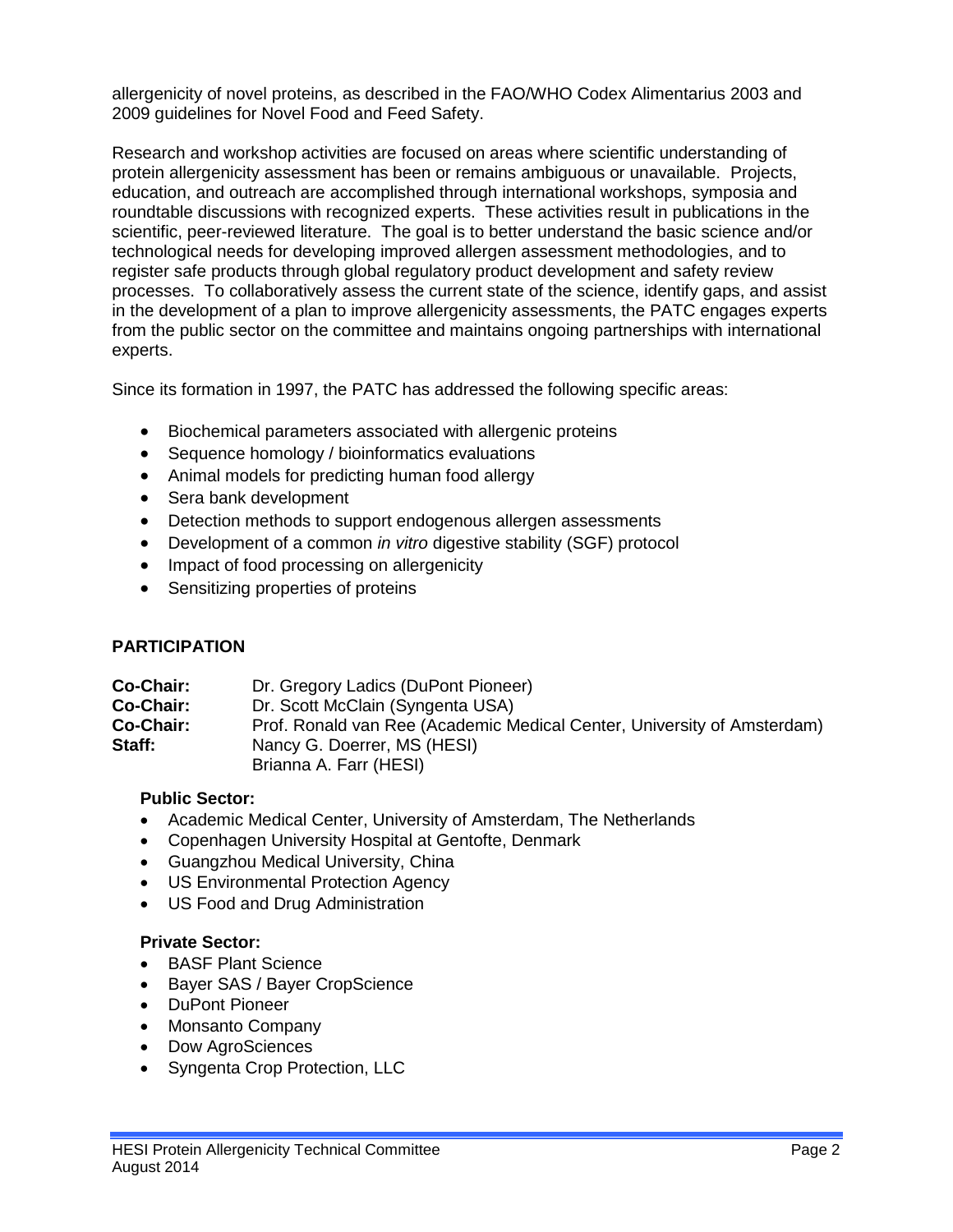# **RECENT AND ONGOING FOCUS**

- Increasing global regulatory requests for highly technical evaluations of endogenous soybean allergens.
	- $\triangleright$  Open collaboration among industry members.
	- $\triangleright$  Two workshops bringing together technical experts who perform 2-D gels, serology, and other proteomic approaches.
	- $\triangleright$  Basic research into the technical capabilities of quantitatively determining soybean allergen content.
	- $\triangleright$  Extensive discussions with EU regulators.
	- $\triangleright$  Multiple publications in support of quantitative mass spectrometry methods for soybean allergens.
- Novel protein digestibility
	- $\triangleright$  Pepsin enzyme digestibility remains a cornerstone of novel protein safety assessments.
	- $\geq$  2004 PATC initiative: Evaluated a standardized in vitro protocol to support the Simulated Gastric Fluid (SGF) methodology. Successfully completed a general protocol built on the ring-trial concept. 2004 publication.
	- $\geq$  2013-2014 PATC initiative: Due to impending changes in European Commission regulatory guidance, the PATC is sponsoring an intra- and inter-laboratory evaluation of a more physiologically-based SGF assay.
- 2D-DIGE phase 2 validation: analysis of rice proteins with different cultivars
	- Inter-laboratory validation of 2D-DIGE method (two-dimensional difference in gel electrophoresis) to quantify rice allergens in four different non-transgenic rice cultivar seeds.
	- $\triangleright$  Five laboratories (two in Japan and three in the US) quantified rice allergens using 2D-DIGE analysis to determine the reproducibility of the method when performed using a common protocol.
	- $\triangleright$  In parallel, two different laboratories quantified the same rice allergens using coomassieblue stained 2D-gel electrophoresis.
	- $\triangleright$  Final analysis of results is underway, and a manuscript will be prepared for publication.
- Protein toxins
	- $\triangleright$  Investigate approaches for identifying protein toxins.
	- $\triangleright$  Focus on bioinformatics approaches to characterize existing protein toxins.
	- $\triangleright$  Discuss modes of action and likely exposure scenarios for known protein toxins.
	- $\triangleright$  Identify the appropriate search tools (BLAST, FASTA, etc.) and homology criteria (e.g., E-score, % identity, 3-D structural information, clustering and classification of protein families and superfamilies) for comparison purposes.
	- $\triangleright$  Suggest specific guidelines to identify new protein toxins.

### **PUBLICATIONS**

Doerrer N, Ladics G, McClain S, Herouet-Guicheney C, Poulsen L, Privalle L, Stagg N. 2010. Evaluating biological variation in non-transgenic crops: executive summary from the ILSI Health and Environmental Sciences Institute workshop, November 16-17, 2009, Paris, France. *Regul Toxicol Pharmacol* 58, S2-S7.

Houston NL, Lee DG, Stevenson SE, Ladics GS, Bannon GA, McClain S, Privalle L, Stagg N, Herouet-Guicheney C, MacIntosh SC, Thelen JJ. 2011. Quantitation of soybean allergens using tandem mass spectrometry. *J Proteome Res* 10, 763-773. *[research supported by the HESI PATC]*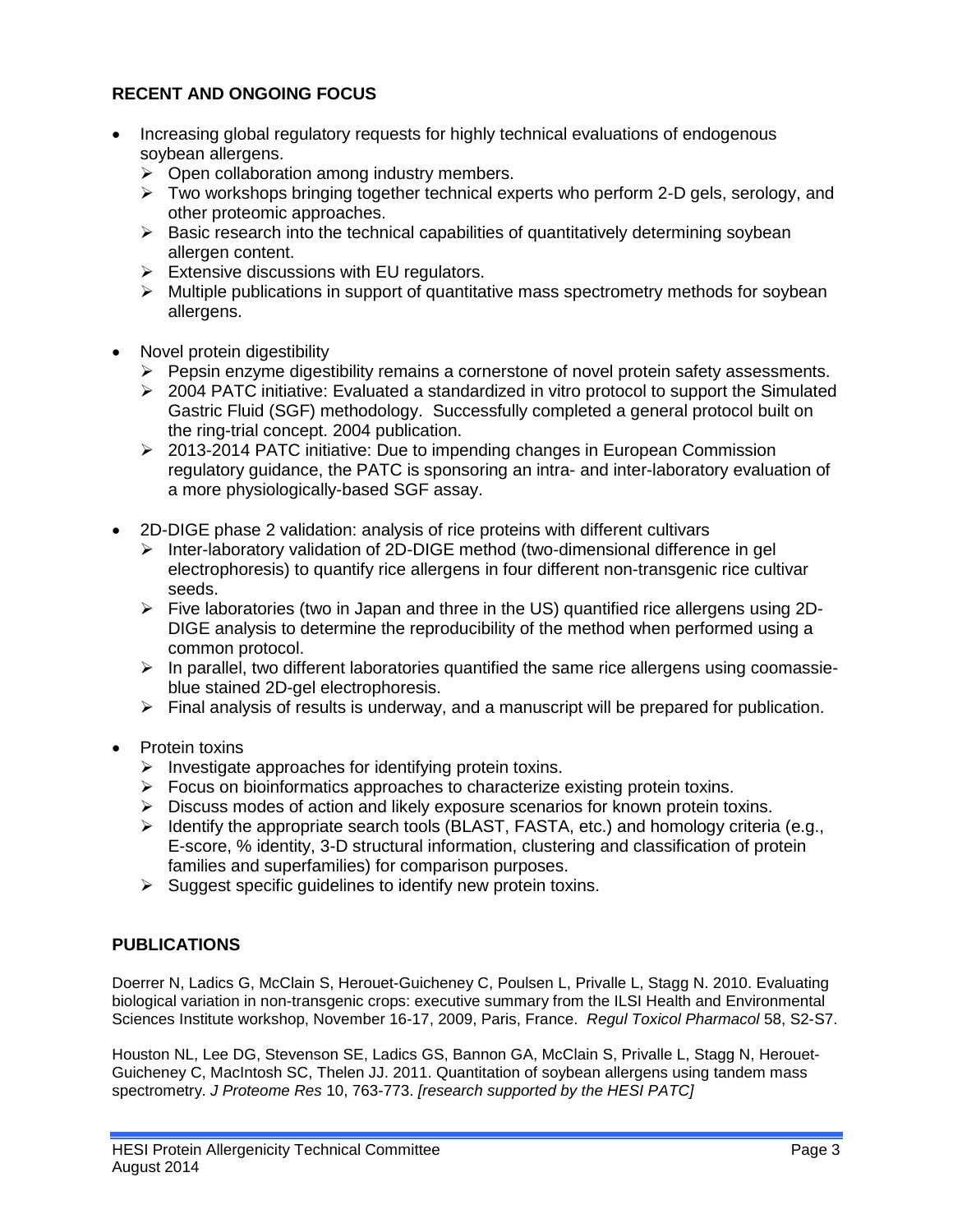Ladics GS, Fry J, Goodman R, Herouet-Guicheney C, Hoffmann-Sommergruber K, Madsen CB, Penninks A, Pomés A, Roggen EL, Smit J, Wal J-M. 2014. Allergic sensitization: screening methods. *Clin Transl Allergy* 4, 13.

Lee D-G, Houston NL, Stevenson SE, Ladics GS, McClain S, Privalle L, Thelen JJ. 2010. Mass spectrometry analysis of soybean seed proteins: optimization of gel-free quantitative workflow. *Anal Methods* 2, 1577-1583. *[research supported by the HESI PATC]*

McClain S, Bowman C, Fernández-Rivas M, Ladics GS, van Ree R. 2014. Allergic sensitization: foodand protein-related factors. *Clin Transl Allergy* 4, 11.

McClain S, Jones W, He X, Ladics G, Bartholomaeus A, Raybould A, Lutter P, Xu H, Wang X, Jia X, Chen J. 2014. Agricultural biotechnology safety assessment. *Chi J Prev Med. Submitted*.

Poulsen LK, Ladics GS, McClain S, Doerrer NG, van Ree R. 2014. Sensitizing properties of proteins: executive summary. *Clin Transl Allergy* 4, 10.

Thomas K, Aalbers M, Bannon GA, Bartels M, Dearman RJ, Esdaile DJ, Fu TJ, Glatt CM, Hadfield N, Hatzos C, Hefle SL, Heylings JR, Goodman RE, Henry B, Herouet C, Holsapple M, Ladics GS, Landry TD, MacIntosh SC, Rice EA, Privalle LS, Steiner HY, Teshima R, Van Ree R, Woolhiser M, Zawodny J. 2004. A multi-laboratory evaluation of a common *in vitro* pepsin digestion assay protocol used in assessing the safety of novel proteins. *Regul Toxicol Pharmacol* 39, 87-98.

Thomas K, Bannon G, Hefle S, Herouet C, Holsapple M, Ladics G, MacIntosh S, Privalle, L. 2005a. In silico methods for evaluating human allergenicity to novel proteins: International Bioinformatics Workshop meeting report, February 23–24, 2005, *Toxicol Sci* 82, 307-310.

Thomas K, Bannon G, Herouet-Guicheney C, Ladics G, Lee L, Lee S, Privalle L, Ballmer-Weber B, Vieths S. 2007a. The utility of an international sera bank for use in evaluating the potential human allergenicity of novel proteins: workshop report. *Toxicol Sci* 97, 27-31.

Thomas K, Herouet C, Bannon GA, Ladics GS, MacIntosh S, Privalle L, Woolhiser M. 2005b. Evaluation of mouse models for assessing the allergenic potential of proteins. *Toxicologist* 84 (S-1), 1307. (Abstract)

Thomas K, Herouet-Guicheney C, Ladics G, Bannon G, Cockburn A, Crevel R, Fitzpatrick J, Mills C, Privalle L, Vieths S. 2007b. Evaluating the effects of food processing on the potential human allergenicity of novel proteins: international workshop report. *Food Chem Toxicol* 45, 1116-1122.

Thomas K, Herouet-Guicheney C, Ladics G, McClain S, MacIntosh S, Privalle L, Woolhiser M. 2008. Current and future methods for evaluating the allergenic potential of proteins: international workshop report, 23-25 October 2007. *Food Chem Toxicol* 46, 3219-3225.

Thomas K, MacIntosh S, Bannon G, Herouet-Guicheney C, Holsapple M, Ladics G, McClain S, Vieths S, Woolhiser M, Privalle L. 2009. Scientific advancement of novel protein allergenicity evaluation: an overview of work from the HESI Protein Allergenicity Technical Committee (2000-2008). *Food Chem Toxicol* 47, 1041-1050.

van Ree R, Hummelshøj L, Plantinga M, Poulsen LK, Swindle E. 2014. Allergic sensitization: hostimmune factors. *Clin Transl Allergy* 4, 12.

van Ree R, Poulsen LK, Wong GWK, Ballmer-Weber BK, Gao Z-S, Jia X, Chen J. 2014. Food allergy: definitions, prevalence, diagnosis and therapy. *Chi J Prev Med*. *Submitted*.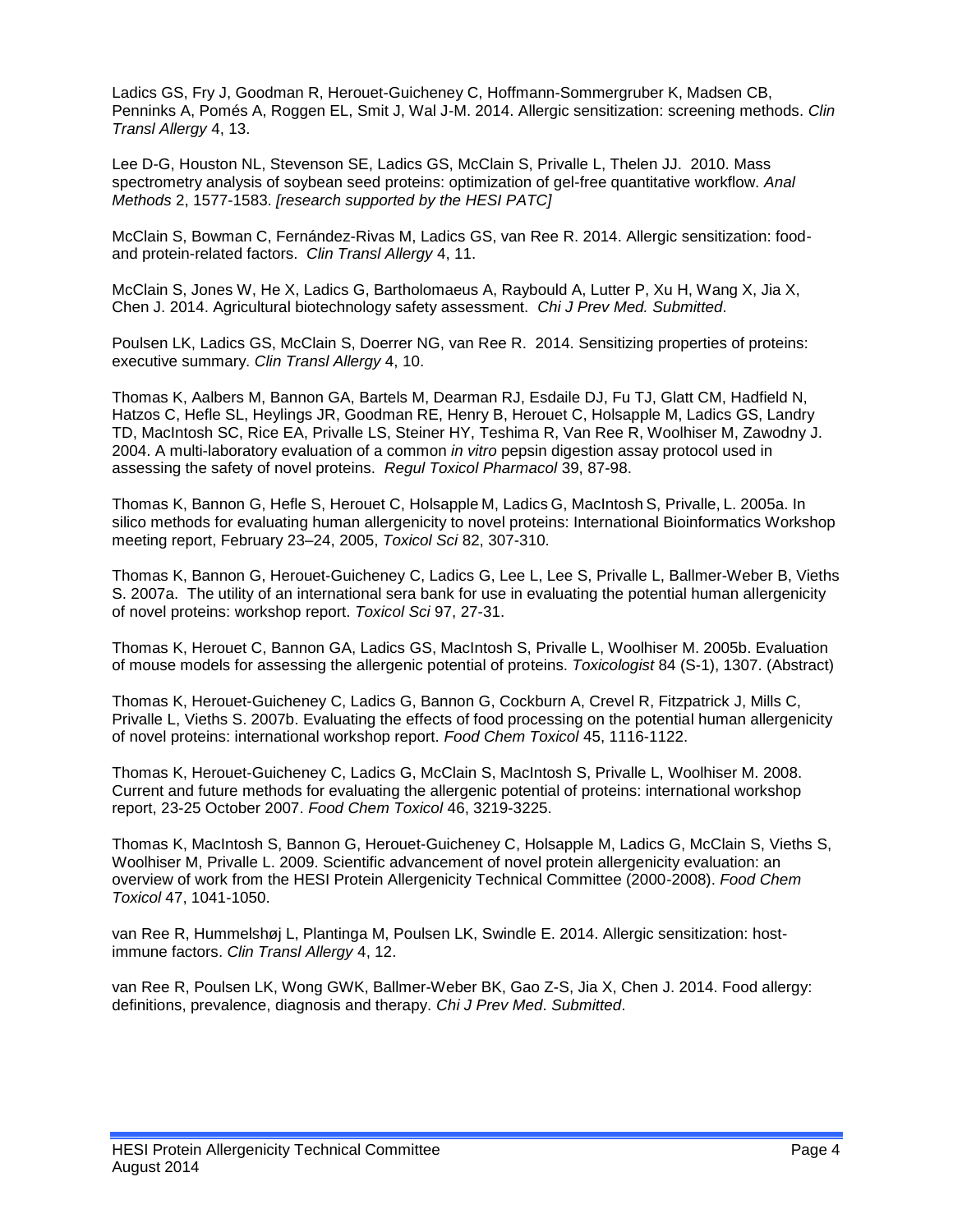### **CONFERENCES, SYMPOSIA AND JOINT WORKSHOPS**

Events sponsored or co-sponsored by the PATC between 2001 and 2014:

- August 2014 Food Allergy and Safety Assessment Workshop, with the Kenya National Biosafety Authority, Kenya, Africa
- August 2014 GM Food / Feed Safety Assessment: Training Workshop for Regulators, with the Kenya National Biosafety Authority, Kenya, Africa
- January 2014 Meeting on the Genetic Basis of Unintended Effects in Modified Plants with the Canadian Food Inspection Agency, the ILSI International Food Biotechnology Committee (IFBiC), the ILSI Research Foundation, and CropLife International, Ottawa, Ontario, Canada <http://www.hesiglobal.org/i4a/pages/index.cfm?pageID=3654>
- September 2013 Scientific Workshop on Biotech Safety Assessment with ILSI India, the ILSI International Food Biotechnology Committee (IFBiC), and the Ministry of Science and Technology of the Government of India, New Delhi, India
- September 2013 Food Allergy Session at the IUNS 20th International Congress of Nutrition (ICN), with ILSI Europe, ILSI North America, Granada, Spain
- June 2013 International Meeting on Comparative Approaches to Safety Assessment of GM Plant Materials, with ILSI Argentina, the ILSI International Food Biotechnology Committee (IFBiC), and SENASA, Buenos Aires, Argentina
- May 2013 joint NAFTA Biotechnology Update Symposium with the ILSI International Food Biotechnology Committee (IFBiC), Arlington, VA <http://www.hesiglobal.org/i4a/pages/index.cfm?pageID=3619>
- April 2013 joint Food Allergy and Safety Assessment Workshop with the ILSI Focal Point in China, the ILSI International Food Biotechnology Committee (IFBiC), the China National Centre for Food Safety Risk Assessment, and the China Key Laboratory on Food Safety Risk Assessment, Beijing, China <http://www.hesiglobal.org/i4a/pages/index.cfm?pageID=3618>
- November 2012 joint Workshop on Food Safety Evaluation & Environmental Risk Assessment of GM Plants with ILSI Brasil, the ILSI Center for Environmental Risk Assessment, and the ILSI International Food Biotechnology Committee (IFBiC), Brasilia, Brazil
- November 2012 International Seminar on Protein Allergenicity hosted by ILSI Argentina, Buenos Aires, Argentina
- September 2012 joint poster at 12th International Symposium on Biosafety of Genetically Modified Organisms (ISBGMO12), with the ILSI International Food Biotechnology Committee (IFBiC), the ILSI Research Foundation, and the ILSI Center for Environmental Risk Assessment, St. Louis, MO
- June 2012 posters at European Academy of Allergy and Clinical Immunology (EAACI) Congress, Geneva, Switzerland (2D-DIGE phase 2 validation; absolute quantitation of seed allergens from three varieties of soy from eight geographical locations)
- April 2012 Symposium on Sensitizing Properties of Proteins, Prague, Czech Republic <http://www.hesiglobal.org/i4a/pages/index.cfm?pageid=3595>
- November 2011 joint Workshop on Safety Assessment of Novel Proteins and GM Crops with the ILSI Focal Point in China, the Chinese Centre for Disease Control and Prevention, and the ILSI International Food Biotechnology Committee (IFBiC), Beijing, China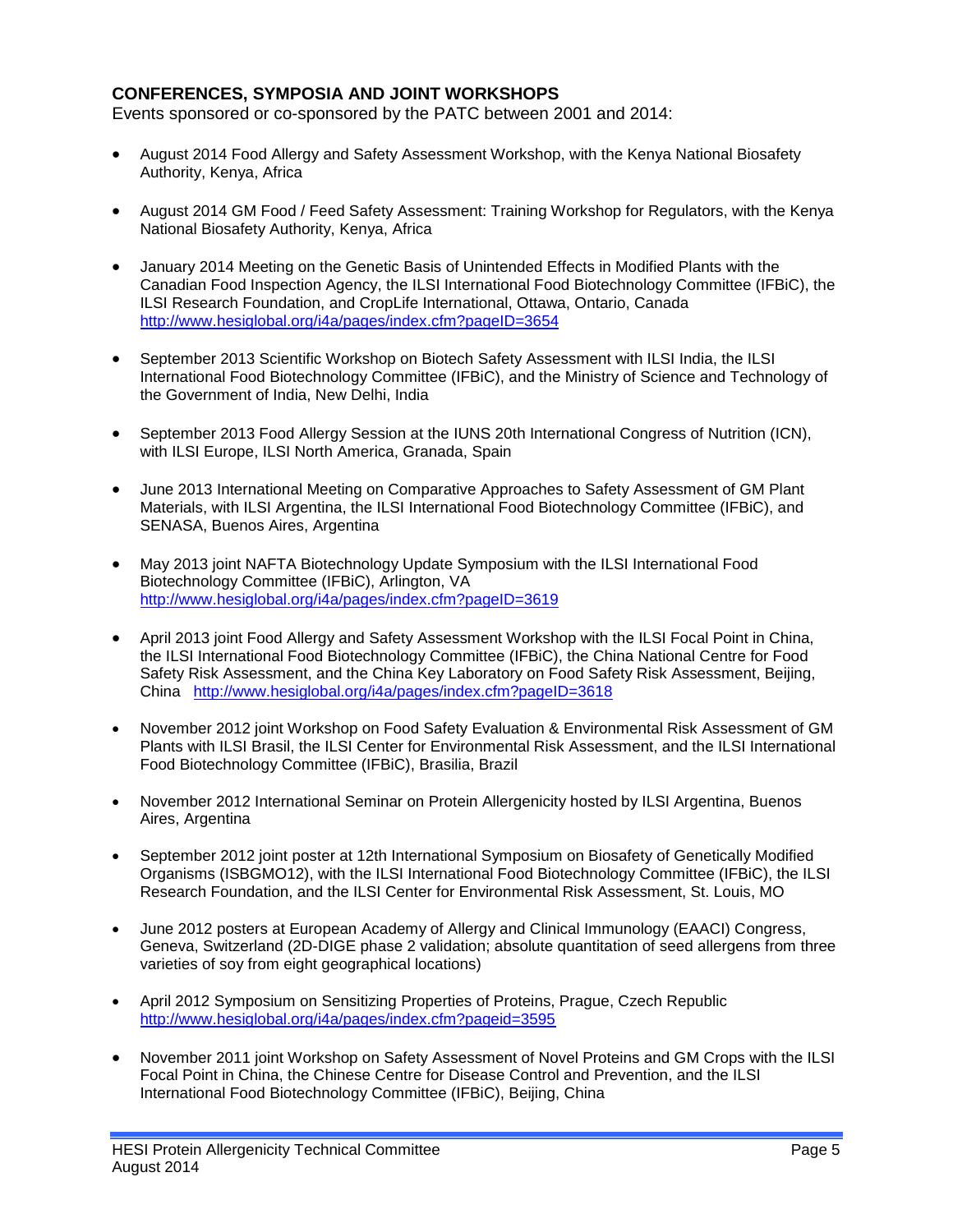- May 2011 joint Biotechnology Workshop 2011 with the ILSI International Food Biotechnology Committee (IFBiC) for the OECD Working Group on the Harmonization of Regulatory Oversight in Biotechnology (WGHROB) and the OECD Task Force on the Safety of Novel Foods and Feeds (TFSNFF), Paris, France
- May 2011 joint Biotechnology Update Workshop with the ILSI International Food Biotechnology Committee (IFBiC) for the Canadian Food Inspection Agency (CFIA), Ottawa, Canada
- October 2010 joint symposium with ILSI Europe, EuroPrevall, UK Food Standards Agency, and FAARP on Frontiers in Food Allergen Risk Assessment, Nice, France.
- September 2010 joint NAFTA Biotechnology Update Symposium with the ILSI International Food Biotechnology Committee (IFBiC), Washington, DC.
- November 2009 workshop on Evaluating Biological Variation in Non-transgenic Crops, Paris, France.
- October 2008 host of symposium on Efforts to Improve Techniques for Identifying and Evaluating Food Allergens, as part of the 45<sup>th</sup> Eurotox Annual Meeting, Rhodes, Greece.
- September 2008 joint symposium with ILSI SEA and the Thai National Science and Technology Development Agency (NSTDA), Bangkok, Thailand.
- September 2008 joint symposium with ILSI SEA on Biotechnology and Nutritionally Enhanced Food and Crops, Cebu, Philippines.
- April 2008 joint meeting with IFBiC, ILSI Research Foundation on ILSI Activities Related to Biotechnology, Washington, DC.
- February 2008 joint workshop with ILSI Japan and Japanese regulators on Sequence Homology and Bioinformatic Assessments, Tokyo, Japan.
- February 2008 joint workshop with the Biotechnology Coalition of the Philippines, ILSI Southeast Asia (SEA), Department of Agriculture (Philippines), and the International Service for the Acquisition of AgriBiotech Applications on Novel Protein Safety Evaluation, Manila, Philippines.
- October 2007 PATC workshop on New Methods for Allergenicity Assessments, Nice, France.
- November 2006 seminar with ILSI Argentina and Food and Feed Safety Authority of Argentina (SENASA), International Course on Food Risk Analysis, Buenos Aires, Argentina.
- November 2006 joint workshop with ILSI Brazil on Conducting a Comprehensive Allergenicity Evaluation of Novel Proteins, Sao Paula, Brazil.
- June 2006 International Effects of Food Processing on Allergenicity Workshop, hosted in partnership with ILSI Europe, ILSI International Food Biotechnology Committee (IFBiC), and ILSI Research Foundation, Estoril, Portugal.
- April 2006 International Sera Bank Development Workshop, Seoul, Korea.
- March 2005 poster at the American Academy of Asthma, Allergy, and Immunology (AAAI) meeting, San Antonio, TX.
- March 2005 poster at the Society of Toxicology (SOT) Annual Meeting, New Orleans, LA.